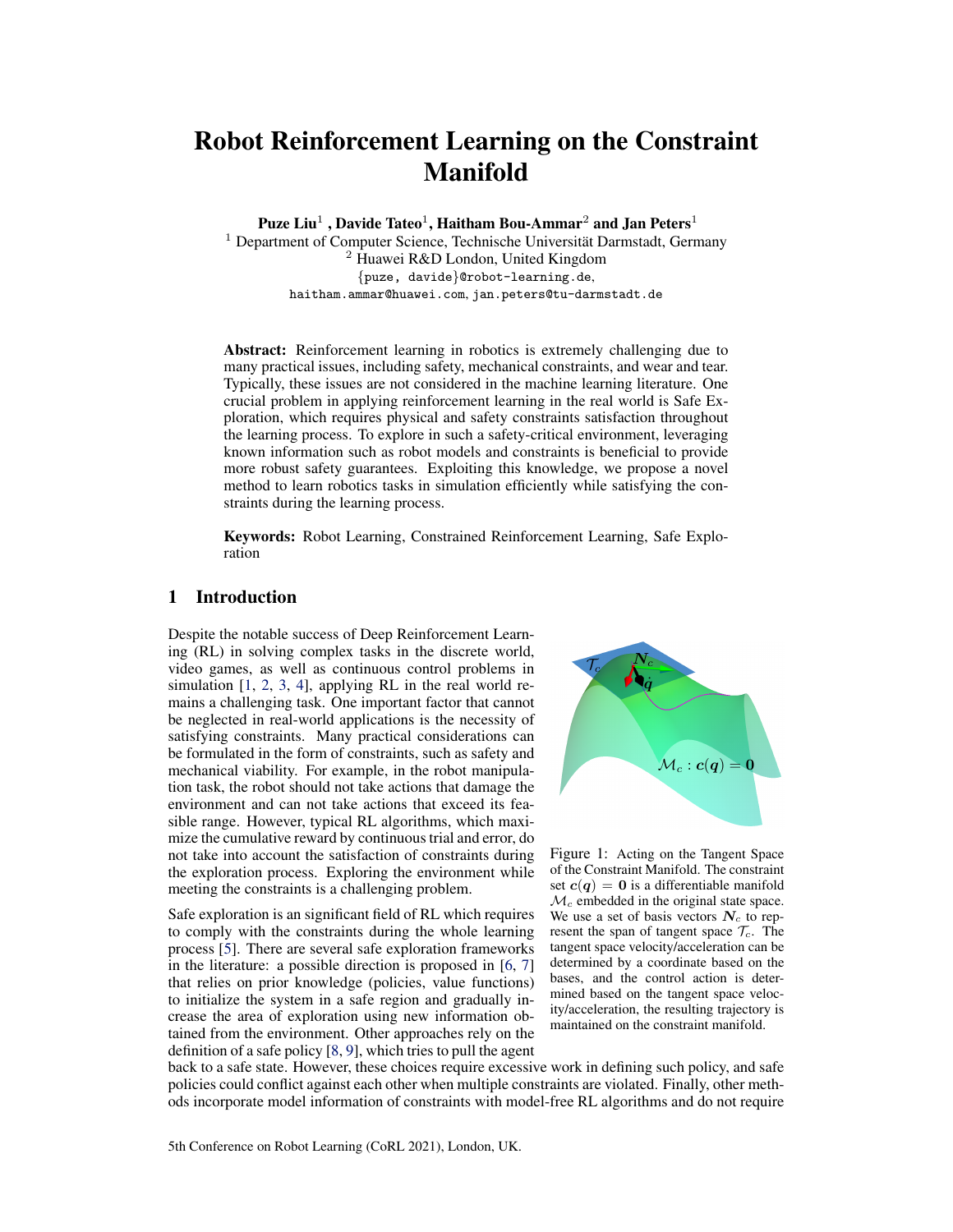the definition of a manual policy  $[10, 11, 12]$  $[10, 11, 12]$  $[10, 11, 12]$  $[10, 11, 12]$  $[10, 11, 12]$ . In these approaches, the agent tries to find the feasible action using constrained optimization techniques at each time step.

In this paper, we propose a novel method, Acting on the TAngent Space of the Constraint Manifold (ATACOM), which the agent explores in the tangent space of the constraint manifold, as shown in Figure [1.](#page-0-0) The proposed method convert the constrained RL problem to a typical unconstrained RL problem. This method allows us to utilize any model-free RL algorithms while maintaining the constraints below the tolerance. Furthermore, ATACOM can handle both equality and inequality constraints. For example, in the task of a robot wiping a table, the end-effector should move on the surface of the table (equality constraints) while the joint positions and velocities are within its joint limits (inequality constraints). In addition, for tasks with equality constraints, our method explores the lower-dimensional manifold embedded in the original action space. To test our method, we demonstrate three different tasks, CircleMoving, PlanarAirHockey, and IiwaAirHockey[\[13\]](#page-8-0), with different combinations of equality and inequality constraints. We test five state-of-the-art modelfree RL algorithms (PPO, TRPO, DDPG, TD3, SAC) in each environment. The result shows that all algorithms can learn the policy efficiently while maintaining the constraints below the tolerance.

The advantage of ATACOM can be summarized as follows: (i) can deal both with equality and inequality constraints. All of the constraints at each time step are maintained below the tolerance during the whole learning process. (ii) does not require an initial feasible policy, the agent can learn from scratch. (iii) requires no manual safe backup policy to move the system back into the safe region. (iv) can be applied to any model-free RL algorithm, using both deterministic and stochastic policies. (v) can focus the exploration on the lower-dimensional manifold instead of exploring in the original action space for equality constrained problem. (vi) have **better learning** performance as the inequality constraints restrict to a smaller feasible state-action space. As a downside, our method requires: (i) differentiable constraint functions. (ii) a sufficient accurate invertible dynamics model of the robot or a well-performed tracking controller. Videos and code can be found: <https://sites.google.com/view/robot-air-hockey/atacom>

Related Work. In the last decades, Constrained Markov Decision Processes (CMDP) [\[14\]](#page-8-0) has attracted a lot of interest from RL researchers, to solve constrained control problems. Under this framework, several different forms of constraints have been studied. One important form of constraint is the expected cost below a threshold. Many works maximize the expected return while maintaining the expected cost below a threshold [\[11,](#page-8-0) [15,](#page-8-0) [16,](#page-8-0) [17,](#page-9-0) [18,](#page-9-0) [19,](#page-9-0) [20,](#page-9-0) [21\]](#page-9-0). Different types of constrained optimization techniques are applied in the policy update process. Achiam et al. proposed a trust-region method Constrained Policy Optimization (CPO) inspired from Trust Region Policy Optimization (TRPO) [\[19\]](#page-9-0). Liu et al. proposed the interior point method for policy optimization [\[16\]](#page-8-0). Another type of approach is to adapt the Lagrangian relaxation method for the constrained RL setting [\[14,](#page-8-0) [17,](#page-9-0) [15,](#page-8-0) [18\]](#page-9-0). Lastly, Chow et al. proposed a method to generate the Lyapunov function that guarantees constraints satisfaction [\[11,](#page-8-0) [22\]](#page-9-0). These approaches focus on the constraint of the cumulative cost and require an initial feasible policy. However, this cumulative cost criterion cannot ensure safety for tasks where avoiding catastrophic failures is crucial, e.g., car crashing.

Other approaches focus on the state dependant constraints, which should be fulfilled at every time step. To meet this requirement, safe exploration methods can be employed. Garcia, et al., proposed a method based on a risk function and a baseline agent, where the control action is sampled based on the evaluation of the risk [\[6\]](#page-8-0). The shielding [\[8\]](#page-8-0) and backup policy [\[9\]](#page-8-0) frameworks interfere with the control action to pull the system back to the safe states. These approaches require a manual defined safe policy. Berkenkamp, et al. [\[7\]](#page-8-0), Wachi, et al. [\[23\]](#page-9-0), Koller, et al. [\[24\]](#page-9-0), and Hewing, et al.[\[25\]](#page-9-0) proposed model-based approaches to ensure the safety. These approaches start from an initial feasible policy and progressively increase the safe region based on the learned dynamics model. Recent methods also try to incorporate the model and the constraint information with the modelfree RL algorithms. Dalal, et al., added a safe layer which analytically finds the closest action w.r.t the policy derived one [\[10\]](#page-8-0). Cheng, et al., proposed a barrier function method to guarantee safety during the exploration [\[12\]](#page-8-0). Finally, other approaches has also address the safety issue from different perspectives, such as the policy composition [\[26,](#page-9-0) [27\]](#page-9-0) and reachability-based approach [\[28,](#page-9-0) [29,](#page-9-0) [30\]](#page-9-0).

Our approach considers the second group of constraints. However, different from other comparable methods, ATACOM does not require an initial policy, it can learn from scratch. In addition, our method does not require a backup policy either, as the constraint violations are forecasted and corrected at each step. Furthermore, our method is not specifically restricted to any learning algorithm.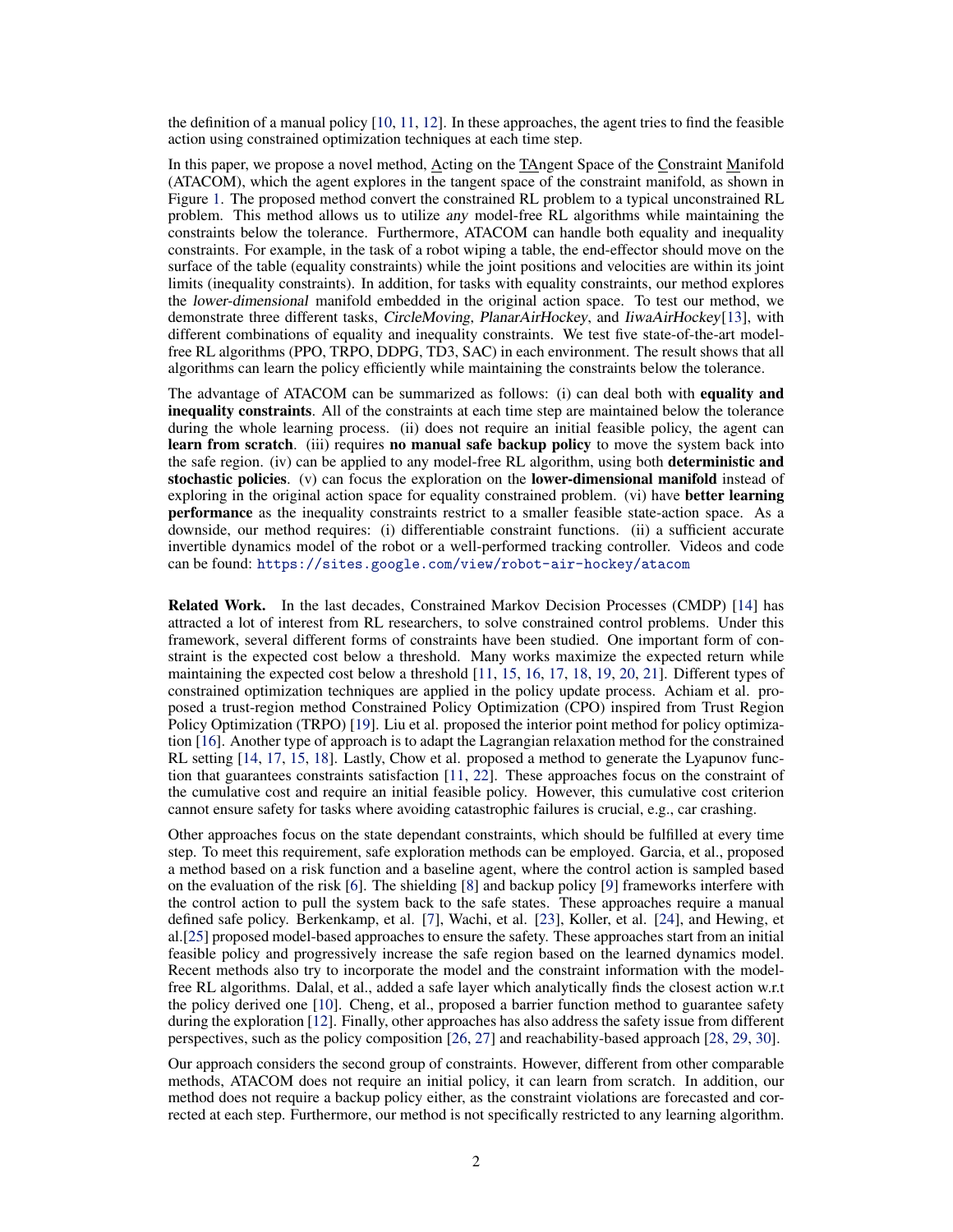## <span id="page-2-0"></span>2 Learning on the Constraint Manifold

In this section, we discuss ATACOM in detail. We first introduce the mathematical notation used in this paper. Then, to demonstrate the core concept, we start with a simple scenario that the constraint on the subset of the state variable q and the action can be formulated as a function of the state velocity  $a = \Lambda(\dot{q})$ . Next, considering the continuity of velocity (sampling over the velocity does not ensure the continuity), we convert the original state constraint to a viability constraint that incorporates the velocity of the constraint. The action is chosen as a function of the acceleration  $\mathbf{a} = \Lambda(\mathbf{\ddot{q}})$ . From a robotics point of view, this  $\alpha$  can be the torque applied to each joint, and  $\Lambda$  is the inverse dynamics model. Then, to cope with the velocity limit, we add the viability condition to the acceleration. Lastly, we discuss some important practical issues of ATACOM, such as the error correction, the tangent space convention that determines the null space bases.

Definitions We consider the CMDP with continuous state-action space. A CMDP is a tuple  $(S, A, P, R, \gamma, C)$ , where S is a state space, A is an action space,  $P : S \times A \times S \rightarrow [0, 1]$  is a transition kernel,  $\gamma$  is a discount factor, and  $C: \{c_i : S \to \mathbb{R} | i \in 1, ..., k\}$  is a set of immediate state-constraint functions.

**Assumption** In this paper, we decompose the state variable  $s \in S$  into the directly controllable state  $q \in \mathcal{Q}$  and uncontrollable state  $x \in \mathcal{X}$ , i.e.,  $s = [q \ x]^\top$ . We assume that the constraints  $c(q) \le 0$  are known and depend purely on the controllable state. In addition, we assume that the action  $a$  can be determined based on the *i*-th order time derivative of the controllable state, i.e.,  $\mathbf{a} = \Lambda(\mathbf{q}^{(i)}), i \in$ {1, 2, ...}. For example, we can determine the joint torque using an inverse dynamics model or send the desired positions/velocities obtained via integration to a tracking controller (e.g., PID controller). The general form of the constrained reinforcement learning problem can be formulated as

$$
\max_{\boldsymbol{\theta}} \ \mathbb{E}_{\boldsymbol{s}_t, \boldsymbol{a}_t} \left[ \sum_{t=0}^T \gamma^t r(\boldsymbol{s}_t, \boldsymbol{a}_t) \right], \qquad \text{s.t.} \quad \boldsymbol{c}(\boldsymbol{q}_t) \leq \boldsymbol{0}.
$$

#### 2.1 State Constraints

The state constraints are defined as

$$
f(q) = 0, \quad g(q) \le 0,\tag{1}
$$

where  $f : \mathbb{R}^Q \to \mathbb{R}^F, g : \mathbb{R}^Q \to \mathbb{R}^G$  are two  $C^2$  mappings for F equality and G inequality constraints, and  $F < Q$ . We add the slack variables  $\mu \in \mathbb{R}^{\widehat{G}}$  in inequality constraints to convert the original constraints (1) into equality constraints

$$
c(q, \mu) = [f(q) \quad g(q) + \frac{1}{2}\mu^2]^\top = 0.
$$
 (2)

The constraint set (2) is a  $(F+G)$  dimensional manifold embedded in  $(Q+G)$  dimensional space. We calculate the time derivative of (2)

$$
\dot{c}(q,\mu,\dot{q},\dot{\mu}) = \begin{bmatrix} J_f(q) & 0 \\ J_g(q) & \text{diag}(\mu) \end{bmatrix} \begin{bmatrix} \dot{q} \\ \dot{\mu} \end{bmatrix} = J_c(q,\mu) \begin{bmatrix} \dot{q} \\ \dot{\mu} \end{bmatrix},
$$
\n(3)

with the Jacobians  $J_f \in \mathbb{R}^{F \times Q}$  and  $J_g \in \mathbb{R}^{G \times Q}$  of  $f(q)$  and  $g(q)$ , respectively. Both Jacobians are combined into the Jacobian Matrix  $J_c(q, \mu) \in \mathbb{R}^{(F+G)\times (Q+G)}$  of the complete constraint set.

We can find the null space matrix  $N_c(q, \mu) = \text{Null}[J_c(q, \mu)] \in \mathbb{R}^{(Q+G)\times(Q-F)}$  via SVD [\[31\]](#page-9-0) or QR [\[32\]](#page-9-0) decomposition, such that  $J_c(q, \mu)N_c(q, \mu) = 0$ . Each column of the orthogonal matrix  $\tilde{N}_c(q, \mu)$  represents a basis vector of the null space of  $J_c(q, \mu)$ . These null space bases can also be viewed as the tangent space bases of the constraint manifold as illustrated in Figure [1.](#page-0-0) We can construct a tangent space velocity of the constraint manifold by a coordinate  $\alpha$  as

$$
\begin{bmatrix} \dot{q}\tau \\ \dot{\mu}\tau \end{bmatrix} = \mathbf{N}_c(\mathbf{q}, \mu)\alpha, \tag{4}
$$

Substituting  $[\dot{q} \ \dot{\mu}]^T$  of (3) by  $[\dot{q}_T \ \dot{\mu}_T]^T$  of (4), we have the constraint velocity

$$
\dot{c}(q,\mu,\dot{q},\dot{\mu})=J_c(q,\mu)N_c(q,\mu)\alpha=0. \hspace{1.5cm} (5)
$$

Equation (5) implies that the constraints do not change regardless of the choice of  $\alpha$ . Based on this concept, the ATACOM method can be summarized as follows: Starting from a feasible point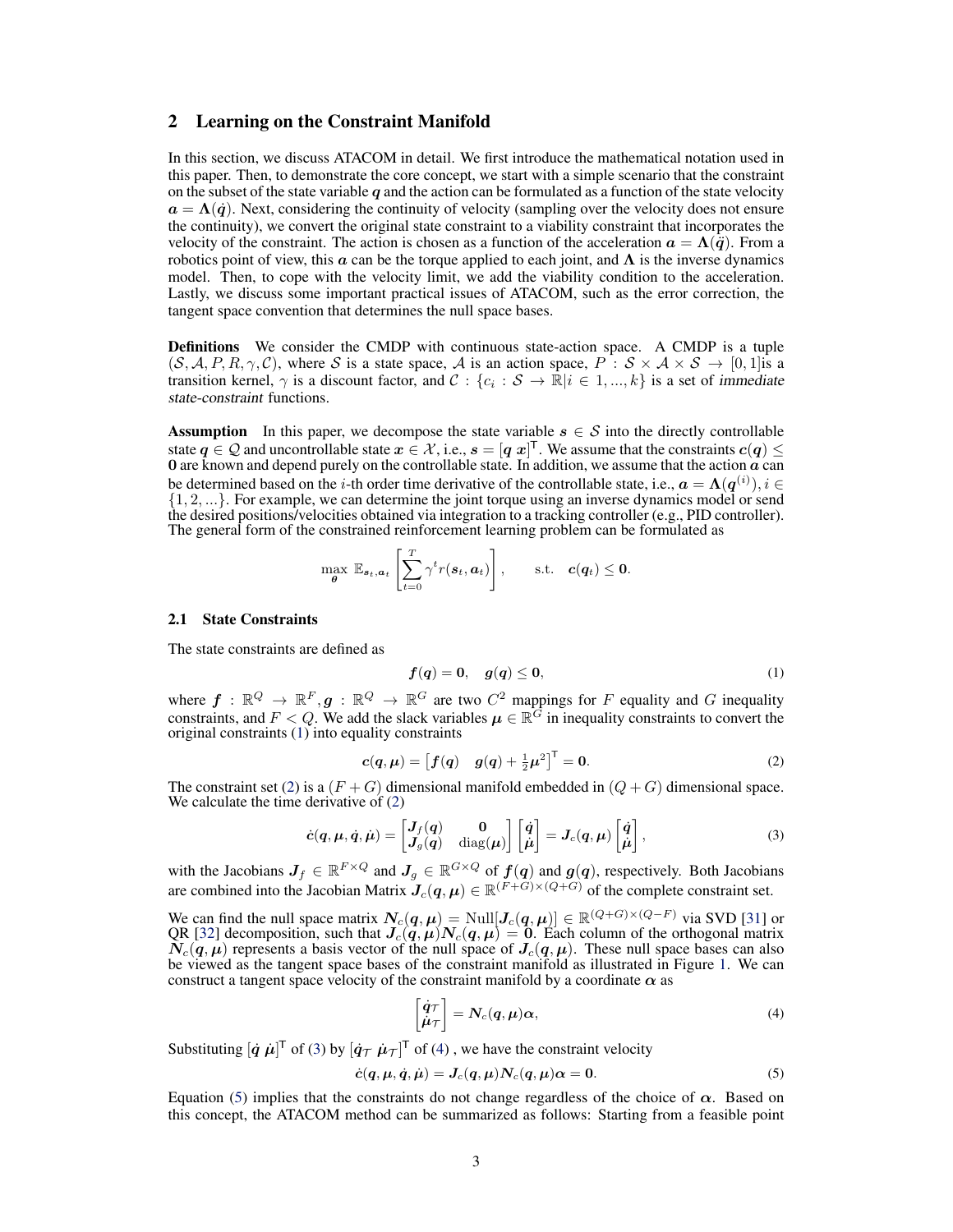<span id="page-3-0"></span>

 $(q(0), \mu(0)) \in \{(\mathbf{q}, \mu) | c(\mathbf{q}, \mu) = 0\}$ , we choose the tangent space velocity  $[\dot{q}\tau(t), \dot{\mu}\tau(t)]^{\mathsf{T}} =$  $\mathbf{N}_{c}(q(t), \mu(t))\alpha(t)$  and the corresponding action as  $\alpha(t) = \Lambda(\dot{q}\tau(t))$ . Thus, the constrained RL problem is converted into an unconstrained RL problem. The resulting trajectory  $q(t)$  satisfies the constraints  $c(q(t), \mu(t)) = 0$ .

#### 2.2 Viability Constraints

For a physical system, it is often required a continuous velocity command. However, directly sampling velocities  $\dot{q}$  does not ensure this continuity. A simple solution is to sample accelerations, apply force to the system or determine the velocity via integration. Furthermore, when considering inequality constraints, it is also desirable that  $\dot{g}(q, \dot{q}) \leq 0$  when  $g(q) = 0$  to avoid overshooting. We convert the original state constraints [\(1\)](#page-2-0) to *viability constraints* inspired by the linear viability condition [\[33\]](#page-9-0)

$$
f(q) + K_f \dot{f}(q, \dot{q}) = f(q) + K_f J_f(q) \dot{q} = 0,
$$
  
\n
$$
g(q) + K_g \dot{g}(q, \dot{q}) = g(q) + K_g J_g(q) \dot{q} \le 0,
$$
\n(6)

with diagonal matrices  $K_f \in \mathbb{R}^{F \times F}$ ,  $K_g \in \mathbb{R}^{G \times G}$  having all positive entries. The matrices  $K_f$  and  $K_q$  determine the maximum velocities of the constraints  $\hat{f}$  and  $\hat{g}$  w.r.t to the value of the constraints. The viability constraint of the inequality constraint is illustrated in Figure 2. When  $g(q) < 0$ , the upper bound of the constraint velocity is  $\dot{g}_{\text{max}} > 0$  which means that it is still possible to get close to the constraint boundary. However, if  $g(q) > 0$ , the upper bound of constraint velocity  $\dot{g}_{\text{max}}$  should be smaller than zero to pull the violations back.

Analogous to the derivations from equation [\(2\)](#page-2-0) and [\(3\)](#page-2-0), we have

$$
c(q,\dot{q},\mu) = \begin{bmatrix} f(q) + K_f J_f(q)\dot{q} \\ g(q) + K_g J_g(q)\dot{q} + \frac{1}{2}\mu^2 \end{bmatrix} = 0, \tag{7}
$$

and

$$
\dot{c}(q,\dot{q},\ddot{q},\mu,\dot{\mu}) = \underbrace{\begin{bmatrix} K_f J_f(q) & 0 \\ K_g J_g(q) & \text{diag}(\mu) \end{bmatrix}}_{J_c(q,\mu)} \begin{bmatrix} \ddot{q} \\ \dot{\mu} \end{bmatrix} + \underbrace{\begin{bmatrix} J_f(q)\dot{q} + K_f b_f(q,\dot{q}) \\ J_g(q)\dot{q} + K_g b_g(q,\dot{q}) \end{bmatrix}}_{\psi(q,\dot{q})} = 0, \tag{8}
$$

where  $\mathbf{b}_f(q, \dot{q}) = \dot{q}^{\mathsf{T}} \mathbf{H}_f(q) \dot{q}$ ,  $\mathbf{b}_g(q, \dot{q}) = \dot{q}^{\mathsf{T}} \mathbf{H}_g(q) \dot{q}$  and  $\mathbf{H}_f \in \mathbb{R}^{F \times Q \times Q}$ ,  $\mathbf{H}_g(q) \in \mathbb{R}^{G \times Q \times Q}$ are Hessians of  $f(q)$ ,  $g(q)$ , respectively. We can construct the joint acceleration as

$$
\begin{bmatrix} \ddot{q} \\ \dot{\mu} \end{bmatrix} = -J_c^{\dagger}(q,\mu)\psi(q,\dot{q}) + N_c(q,\mu)\alpha,
$$
\n(9)

with the pseudo-inverse  $J_c^{\dagger}(q,\mu)$  and the null space matrix  $N_c(q,\mu)$  of the Jacobian  $J_c(q,\mu)$ , respectively. The first term in equation (9) is the necessary acceleration that maintains the curvature of the constraints manifold (7) and the second term is the tangent space acceleration of the constraints. When starting from the point  $[q(0), \dot{q}(0), \mu(0)] \in \{(q, \dot{q}, \mu) | c(q, \dot{q}, \mu) = 0\}$  and sampling over  $\alpha$ , the joint acceleration  $\ddot{q}$  and the corresponding action  $a$  satisfy the constraints.

## 2.3 Viability Acceleration Bound

In robotics as well as other mechanical systems, it is important to consider the velocity constraints of the actuator. Also, the acceleration should be bounded properly to avoid overshooting. We again use the concept of viability to determine the upper and lower bound of the acceleration

$$
a_u = \max(\min(a_{\max}, -K_a(q-v_{\max})), a_{\min}),
$$
  

$$
a_l = \min(\max(a_{\min}, -K_a(q-v_{\min})), a_{\max}),
$$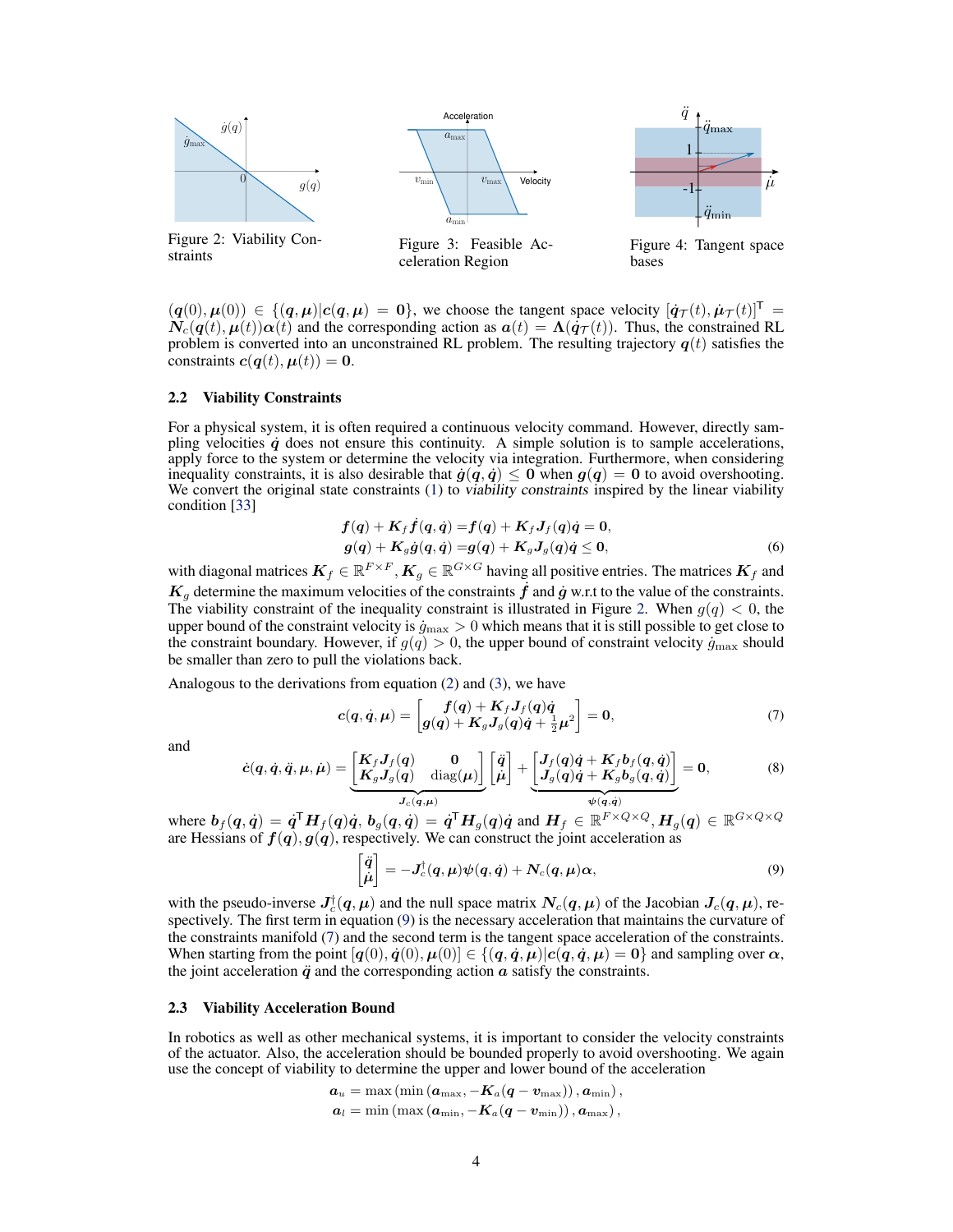<span id="page-4-0"></span>with the minimum and the maximum joint velocity limits  $v_{\text{min,max}}$  and the acceleration limits  $a_{\text{min,max}}$ ,  $K_a > 0$  is a constant. The feasible acceleration region is illustrated in Figure [3.](#page-3-0) Analogous to the viability constraints, the feasible region of the acceleration is modified depending on the state of joint velocities. This technique effectively prevents overshooting.

## 2.4 Error Correction and Control Action Selection

For time-continuous systems, the state is obtained at a certain sampling rate and the action is applied for a certain period. This time discretization results in constraint violations at each time step. Therefore, we add an error correction term. We construct a P-controller with a diagonal matrix  $K_c$  for the constraints

$$
\begin{bmatrix} \ddot{q}_E \\ \dot{\mu}_E \end{bmatrix} = -\mathbf{J}_c^{\dagger} \mathbf{K}_c \mathbf{c} (\mathbf{q}, \dot{\mathbf{q}}, \mu).
$$
 (10)

Combining [\(9\)](#page-3-0) with (10), we get the joint acceleration applied to the system

$$
\begin{bmatrix} \ddot{q} \\ \dot{\mu} \end{bmatrix} = -J_c^{\dagger}(q,\mu) \left[ K_c c(q,\dot{q},\mu) + \psi(q,\dot{q}) \right] + N_c(q,\mu) \alpha. \quad (11)
$$

The first term on the RHS is the necessary accelerations/velocities to maintain the constraints and the second term on the RHS is the tangent acceleration that can be explored freely. Figure 5 illustrates the vector field of error correction term and null space term of the circle constraint. The gray curves show the sampled trajectories converging to the constraint manifold due to the error correction.

The control action can be determined by  $a = \Lambda(\ddot{q})$  at different levels. For example, we can use the inverse dynamics model to calculate the joint torque when the robot is controlled via torque command. We can also apply the integration method to



Figure 5: Vector Field of a Circle Constraint. The constraint  $q_1^2 + q_2^2$  –  $1 = 0$  is the blue circle. The cyan arrows show the  $N_c \alpha$  with  $\alpha = 1$ . The red arrow demonstrate the error correction term  $-J_c^{\dagger}K_c c$ . The gray lines show 100 trajectories from different initial points. All trajectories converge to the constraint manifold.

determine the desired positions/velocities, then use a sufficient accurate tracking controller (e.g., PID controller + Feedforward Term) to track the desired trajectory. However, the tracking errors could potentially cause hazardous constraint violations. In this paper, we control the joint torque calculated by a perfect dynamic model in simulation to simplify the analysis and to exclude the constraint violations caused by the tracking error of the controller. We present the block diagram of the controlling framework in Appendix A.

## 2.5 Null Space Convention

The orthogonal null space matrix  $N_c$  can be determined through SVD or OR decomposition. However, the representation of the null space bases is not unique. It is difficult to preserve the consistency

| <b>Algorithm 1: ATACOM</b>                                                                                                                     |  |
|------------------------------------------------------------------------------------------------------------------------------------------------|--|
| <b>Input:</b> Constraint: $f, g, J_f, J_g, b_f, b_g$ . Scale parameter: $K_c, K_f, K_g$ . Time step $\Delta T$ .                               |  |
| 1 for each episode do                                                                                                                          |  |
| Initial feasible state $s_0$ , slack variable $\mu_0$ .<br>2                                                                                   |  |
| <b>for</b> each time step $k$ <b>do</b><br>3                                                                                                   |  |
| Sample policy action $\alpha_k \sim \pi(\cdot   s_k)$ .<br>4                                                                                   |  |
| Observe the $q_k$ , $\dot{q}_k$ from $s_k$ .<br>5                                                                                              |  |
| Compute $J_{c,k} = J_c(q_k, \mu_k)$ , $\psi_k = \psi(q_k, \dot{q}_k)$ , $c_k = c(q_k, \dot{q}_k, \mu_k)$ .<br>6                                |  |
| Compute the RCEF of tangent space basis of $N_c^R$                                                                                             |  |
| Compute the tangent space acceleration $[\ddot{q}_k \dot{\mu}_k]^T \leftarrow -J_{c k}^{\dagger} [K_c c_k + \psi_k] + N_c^R \alpha_k$<br>8     |  |
| Clip the joint acceleration $\ddot{\boldsymbol{q}}_k \leftarrow \text{clip}(\ddot{\boldsymbol{q}}_k, \boldsymbol{a}_l, \boldsymbol{a}_u)$<br>9 |  |
| Integrate the slack variable $\mu_{k+1} = \mu_k + \mu_k \Delta T$<br>10                                                                        |  |
| Apply the control action $a_k = \Lambda(\ddot{q}_k)$ to the environment.<br>11                                                                 |  |
| Observe the next state $s_{k+1}$ and reward $r_k$ from the environment.<br>12                                                                  |  |
| Provide the transition tuple $(s_k, \alpha_k, s_{k+1}, r_k)$ to the RL algorithm<br>13                                                         |  |
|                                                                                                                                                |  |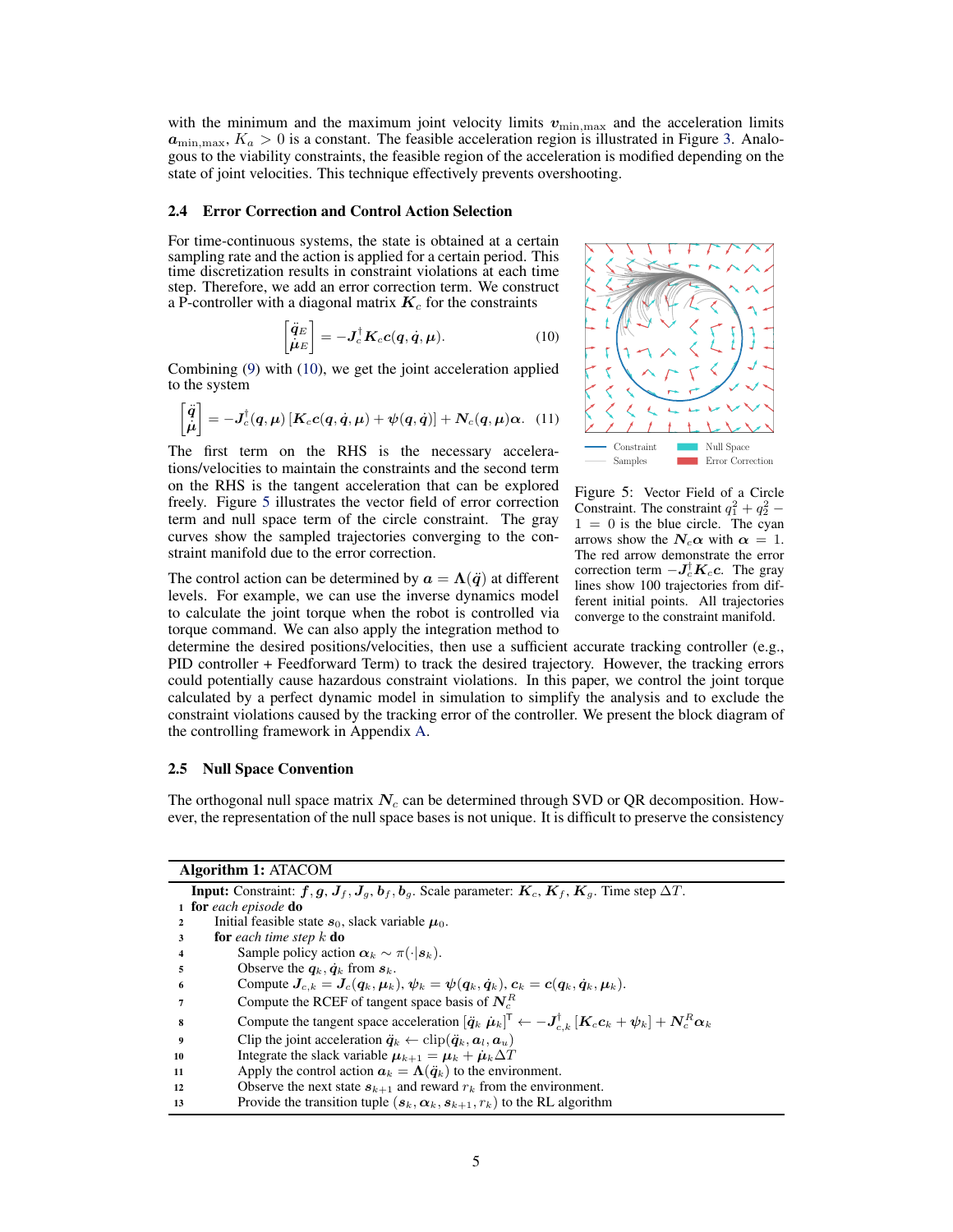<span id="page-5-0"></span>

Figure 6: Experiment Environments

of the null space bases computed by the numerical decomposition method [\[34,](#page-9-0) [35\]](#page-9-0). To solve this issue, we propose a convention to ensure the uniqueness of the null space bases.

Each column of the null space matrix  $N_c$  is a unit vector indicating a direction of  $[\ddot{q} \ \dot{\mu}]^\text{T}$ . However, this unit vector could sometimes contribute majorly to the part of the slack variable and the entries for the joint accelerations could be very small. As a result, the joint acceleration obtained from  $\alpha \in [\alpha_{\min}, \alpha_{max}]$  can only cover a small region of the acceleration. As illustrated in Figure [4,](#page-3-0) the red arrow is a unit basis vector of the tangent space, and the reachable joint acceleration by a universal scaling factor could only cover part of the feasible joint acceleration, as the red area shown in Figure [4.](#page-3-0) To alleviate the previously mentioned issue, we compute the Reduced Column Echlon Form (RCEF) of the null space matrix  $N_c^R = RCEF(N_c)$ . Given that the RCEF of a matrix is unique, we obtain unique bases of the null space. In addition, for RCEF, each row containing a leading 1 has zeros in all its other entries. Generally speaking, there exist  $N$  independent joints whose acceleration can be solely determined by  $\alpha$ , where N is the dimensions of the null space. Also, we can define the feasible range of  $\alpha$  as  $\alpha_i \in [\ddot{q}_{i,\text{min}}, \ddot{q}_{i,\text{max}}]$ . Through this convention, the joint acceleration is able to cover the full feasible range. Null space bases and feasible region are shown as the blue vector and the blue area in Figure [4.](#page-3-0)

# 3 Experiments and Evaluation

To illustrate the properties of our approach, we demonstrate three different experiments in this section. We first demonstrate a toy task, CircularMotion, shown in Figure 6a. In this task, we consider state equality, inequality, and velocity constraints. Secondly, we show a robotic environment with only inequality constraints, PlanarAirHockey shown in Figure 6b. A 3 DoF planar robot playing the hitting task in the air hockey scenario while keeping the end-effector inside the table boundary and the robot's joint positions and velocities within its limits. Finally, we demonstrate, IiwaAirHockey in Figure 6c, a 7-DoF KUKA IIWA robot learning the hitting task in the simulator. In addition to the constraints of the 3-dimensional task, we add an equality constraint to ensure that the robot end-effector stays on the table surface. More details can be found in the Appendix B and D.

**CircularMotion.** In this task, shown in Figure 6a, the red point tries to move along a unit circle in 2D space while keeping the velocity of each direction below the velocity limits and maintaining the position above a certain height. The objective is to reach the target point (green square) located in  $(1, 0)$ . The control action is the acceleration  $\mathbf{a} = [\ddot{x} \ \ddot{y}]^{\mathsf{T}}$ .

We compare ATACOM with two other approaches for the task. (i) TerminatedCircularMotion where the episode terminates when the maximum constraint violations up to a threshold. (ii) ErrorCorrectionCircularMotion, where the error correction term in [\(10\)](#page-4-0) is added before the action is applied to the environment. We test five model-free RL algorithms (SAC, DDPG, TD3, TRPO, and PPO implemented in Mushroom-RL [\[36\]](#page-9-0)) for each approach.

Figure [7](#page-6-0) shows the learning curve and constraint violations of all test RL algorithms for ATACOM. Every algorithm is able to improve the learning performance and SAC outperforms the others methods, which matches our expectations. Figure [7b](#page-6-0) and [7c](#page-6-0) show the maximum constraint function and maximum joint velocity constraints at each time step. It can be shown that the maximum constraint violations during the whole learning process remain small. The velocity limit violations are zero after 30 epochs which means the learned policies try to fully exploit the constraints.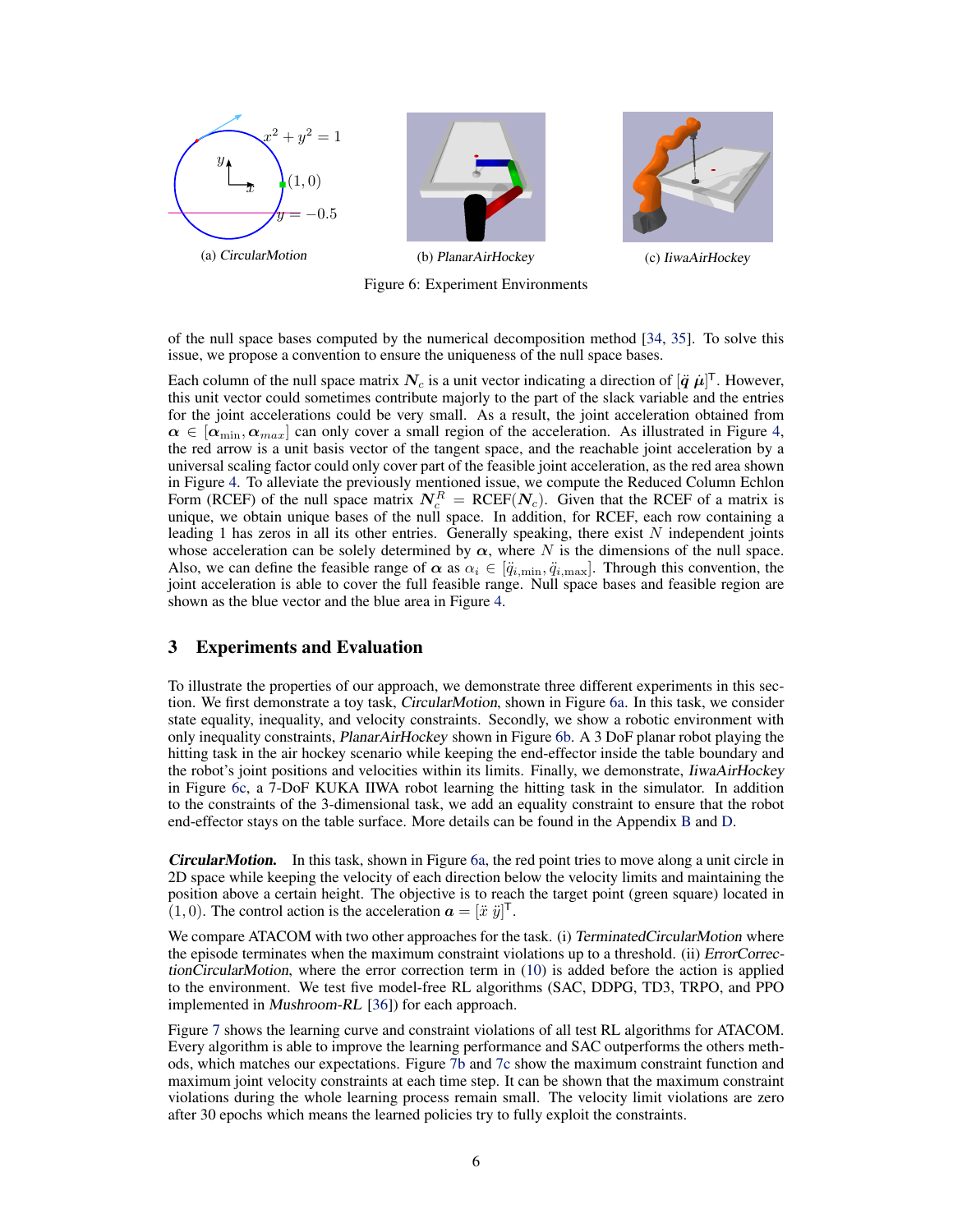<span id="page-6-0"></span>

Figure 7: ATACOM for the CircularMotion. 7a shows the discounted return at each epochs. 7b and 7c shows the maximum constraint violations and maximum joint velocity limits violations.



Figure 8: Comparison between ATACOM, Terminated-, and ErrorCorrectionCircularMotion.

In Figure 8 we compare ATACOM, TerminatedCircularMotion, and ErrorCorrectionCircularMotion. We select the best learning algorithms for each approach (SAC for all cases). Compared to the baselines, our method focus on a lower-dimensional exploration space that avoid the constraint violations while the others do not. We can conclude from the Figures that ATACOM has not only lower constraint violations but also better learning performance among the three approaches.

**PlanarAirHockey.** In this experiment, we apply a 3-joints planar robot for the air-hockey hitting task, as illustrated in Figure [6b.](#page-5-0) The end-effector of the robot is kept on the table surface and the objective is to hit the puck to the opponent's goal. In this environment, we only consider inequality constraints, i.e., the robot end-effector should stay inside the table's region, and the joint positions and velocities should not exceed its limits. The control action is the joint torque obtained by the inverse dynamics model. In this experiment, we assume the dynamics model is perfectly known to eliminate the constraint violation due to the tracking error or the model mismatch.

In this task, we compared ATACOM with the SafeLayer method proposed by Dalal et al.,[\[10\]](#page-8-0) and the Unconstrained air-hockey environments. Since the SafeLayer method at the beginning requires a free exploration process to learn the constraint function, we only compare the learning performance and the constraint violations after this process. For the unconstrained environment, the robot is completely free to explore, and the episodes only terminate when the maximum episode step is reached. In this experiment, we only compare the best DDPG result after the parameter sweep, as the available implementation of SafeLayer only supports DDPG. Additional experiment of PlanarDefend can be found in Appendix C.2

The result is shown in Figure [9.](#page-7-0) We can see that ATACOM have the best learning performance and the minimum constraint violations among the three methods. SafeLayer did not learn the constraint function of joint velocities properly. Furthermore, the learned constraints appear to be too restrictive to learn a good policy. Compared to the method of Unconstrained approach, although ATACOM has the same dimension as the Unconstrained, ATACOM explores only in the feasible region while the Unconstrained approach explores the whole state-action space. This consideration explains why ATACOM outperforms the baselines in terms of learning performances.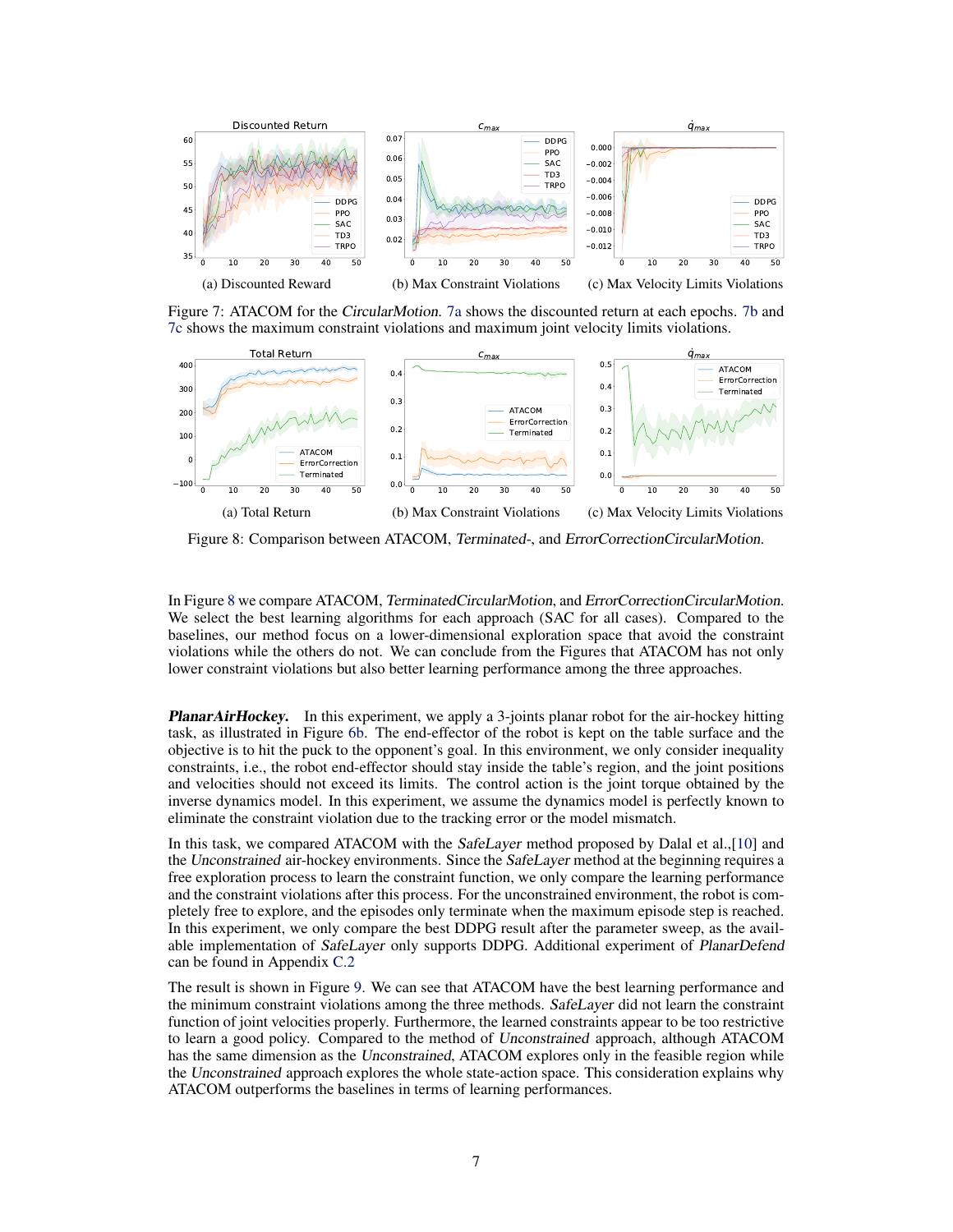<span id="page-7-0"></span>

Figure 9: Comparison between ATACOM, SafeLayer [\[10\]](#page-8-0), Unconstrained AirHockey in DDPG.

**IiwaAirHockey.** In the third experiment, we demonstrate the same air-hockey hitting task with a KUKA LBR IIWA14 Robot in the Pybullet simulator. In this task, we add an equality constraint to ensure the end-effector stays on the table surface. We also add inequality constraints to avoid collision of the end-effector and joint limit constraints as mention in the PlanarAirHockey task. In addition, we also add inequality constraints to avoid the collision between the 4/6-th link and the table. We enforce the joint velocity limits in the simulation as the realworld's KUKA controller does. We compare the impact of different simulation step sizes. The step size refers to the sampling frequency in the real world.



Figure 10: Box Plot of IiwaAirHockey with different choice of time step size.

At each simulation step, the torque is computed by the previous agent's action until the new control action is received. The error correction term is added at each time step. We choose the simulation step size as 0.02s, 0.004s, 0.002s, and 0.001s and keep agent control frequency to be 50Hz.

Figure 10 demonstrates the discounted return at the final epoch, the maximum constraint violation  $c_{max}$ , and the average constraint violations  $c_{avg}$  throughout the learning process. For a sufficiently small step size, such as  $0.004$ s,  $0.002$ s,  $0.001$ s, the learning agent is able to learn the hitting policy. When the step size is too big, e.g., 0.02s, the error correction term dominates the control action and the agent has a poor learning performance. From the result in this experiment, we demonstrate that ATACOM is able to solve high dimensional tasks. The simulation result also provides us the guidance for the real-world application: The higher frequency of sampling and error correction, the smaller constraint violations will occur. In addition, we compare ATACOM with Riemannian Motion Policies [\[37\]](#page-9-0) in Appendix C.4

## 4 Conclusion

In this article, we present ATACOM, a safe exploration method for Constrained RL based on the knowledge of the model and the mathematical formulations of constraints. ATACOM explores the tangent space of the constraint manifold. This exploration technique allows us to utilize any type of model-free RL method while maintaining the constraint violations below a small threshold. From the experiments, we have shown that ATACOM not only has small constraints violations but also better learning performance w.r.t. the other baselines. These performance gains occur because ATACOM only focuses on the safe region (from inequality constraint) and subspace (from equality constraint) of the whole state-action space.

However, our method still has some limitations. Our method requires a sufficiently accurate model or a good tracking controller. This assumption does not hold in most real-world applications since model errors, disturbances, and sensor noise could potentially cause unexpected constraint violations. To deploy this method in real-world robots, we will focus on the model mismatch problem and may require a backup policy to avoid too stringent constraint design. Furthermore, our current approach only focuses on the constraint with only controllable state  $c(q) = 0$ , even if preliminary results (Appendix E) suggests an extension into constraints with the uncontrollable state.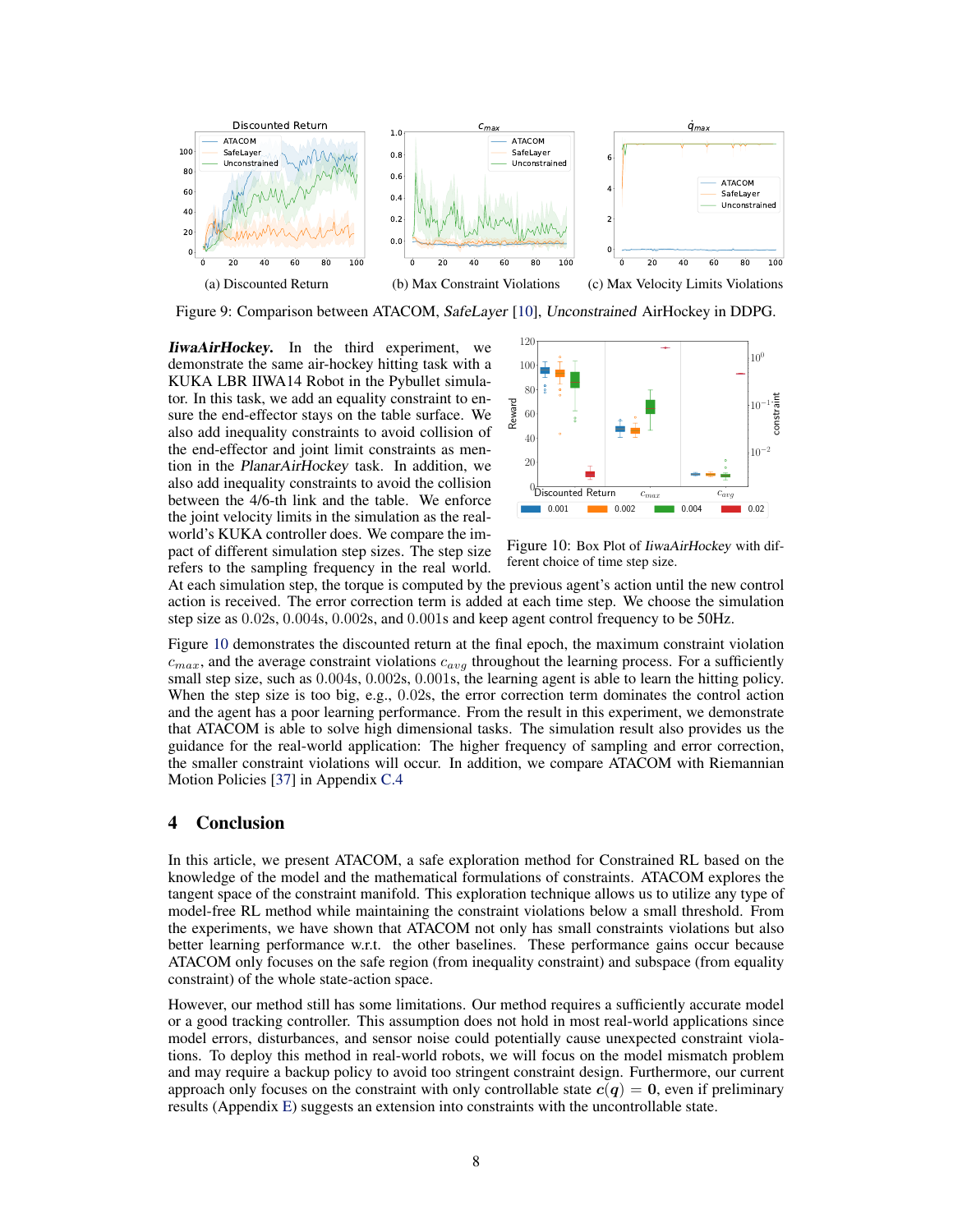### <span id="page-8-0"></span>Acknowledgments

This project was supported by the CSTT fund from Huawei Tech R&D (UK). We acknowledge also the support provided by China Scholarship Council (No. 201908080039).

## References

- [1] D. Silver et al. Mastering the Game of Go with Deep Neural Networks and Tree Search. *Nature*, 529(7587):484–489, 2016.
- [2] O. Vinyals, I. Babuschkin, W. M. Czarnecki, M. Mathieu, A. Dudzik, J. Chung, D. H. Choi, R. Powell, T. Ewalds, P. Georgiev, et al. Grandmaster Level in StarCraft II Using Multi-Agent Reinforcement Learning. *Nature*, 575(7782):350–354, 2019.
- [3] Y. Duan, X. Chen, C. X. B. Edu, J. Schulman, P. Abbeel, and P. B. Edu. Benchmarking Deep Reinforcement Learning for Continuous Control. In *International Conference on Machine Learning (ICML)*, 2016.
- [4] T. P. Lillicrap, J. J. Hunt, A. Pritzel, N. Heess, T. Erez, Y. Tassa, D. Silver, and D. Wierstra. Continuous Control with Deep Reinforcement Learning. In *International Conference on Learning Representations (ICLR)*, 2016.
- [5] J. García and F. Fernández. A Comprehensive Survey on Safe Reinforcement Learning. *Journal of Machine Learning Research*, 16:1437–1480, 2015.
- [6] J. Garcia and F. Fernandez. Safe Exploration of State and Action Spaces in Reinforcement Learning. *Journal of Artificial Intelligence Research*, 45:515–564, 2012. ISSN 10769757.
- [7] F. Berkenkamp, M. Turchetta, A. P. Schoellig, and A. Krause. Safe Model-based Reinforcement Learning with Stability Guarantees. In *Conference on Neural Information Processing Systems (NIPS)*, 2017.
- [8] M. Alshiekh, R. Bloem, R. Ehlers, B. Könighofer, S. Niekum, and U. Topcu. Safe Reinforcement Learning via Shielding. In *AAAI Conference on Artificial Intelligence (AAAI)*, 2018.
- [9] A. Hans, D. Schneegaß, A. M. Schäfer, and S. Udluft. Safe Exploration for Reinforcement Learning. In *ESANN*, 2008. ISBN 2930307080.
- [10] G. Dalal, K. Dvijotham, M. Vecerik, T. Hester, C. Paduraru, and Y. Tassa. Safe Exploration in Continuous Action Spaces. *arXiv preprint arXiv:1801.08757*, 2018.
- [11] Y. Chow, O. Nachum, E. Duenez-Guzman, and M. Ghavamzadeh. A Lyapunov-based Approach to Safe Reinforcement Learning. In *Conference on Neural Information Processing Systems (NIPS)*, 2018.
- [12] R. Cheng, G. Orosz, R. M. Murray, and J. W. Burdick. End-to-End Safe Reinforcement Learning through Barrier Functions for Safety-Critical Continuous Control Tasks. In *AAAI Conference on Artificial Intelligence*, pages 3387–3395. AAAI Press, 2019.
- [13] P. Liu, D. Tateo, H. Bou-Ammar, and J. Peters. Efficient and Reactive Planning for High Speed Robot Air Hockey. In *2021 IEEE/RSJ International Conference on Intelligent Robots and Systems (IROS)*, 2021.
- [14] E. Altman. Constrained Markov Decision Processes with Total Cost Criteria: Lagrangian Approach and Dual Linear Program. *Mathematical methods of operations research*, 48(3): 387–417, 1998.
- [15] C. Tessler, D. J. Mankowitz, and S. Mannor. Reward Constrained Policy Optimization. In *International Conference on Learning Representations (ICLR)*, 2019.
- [16] Y. Liu, J. Ding, and X. Liu. IPO: Interior-point Policy Optimization under Constraints. In *AAAI Conference on Artificial Intelligence*, 2020.